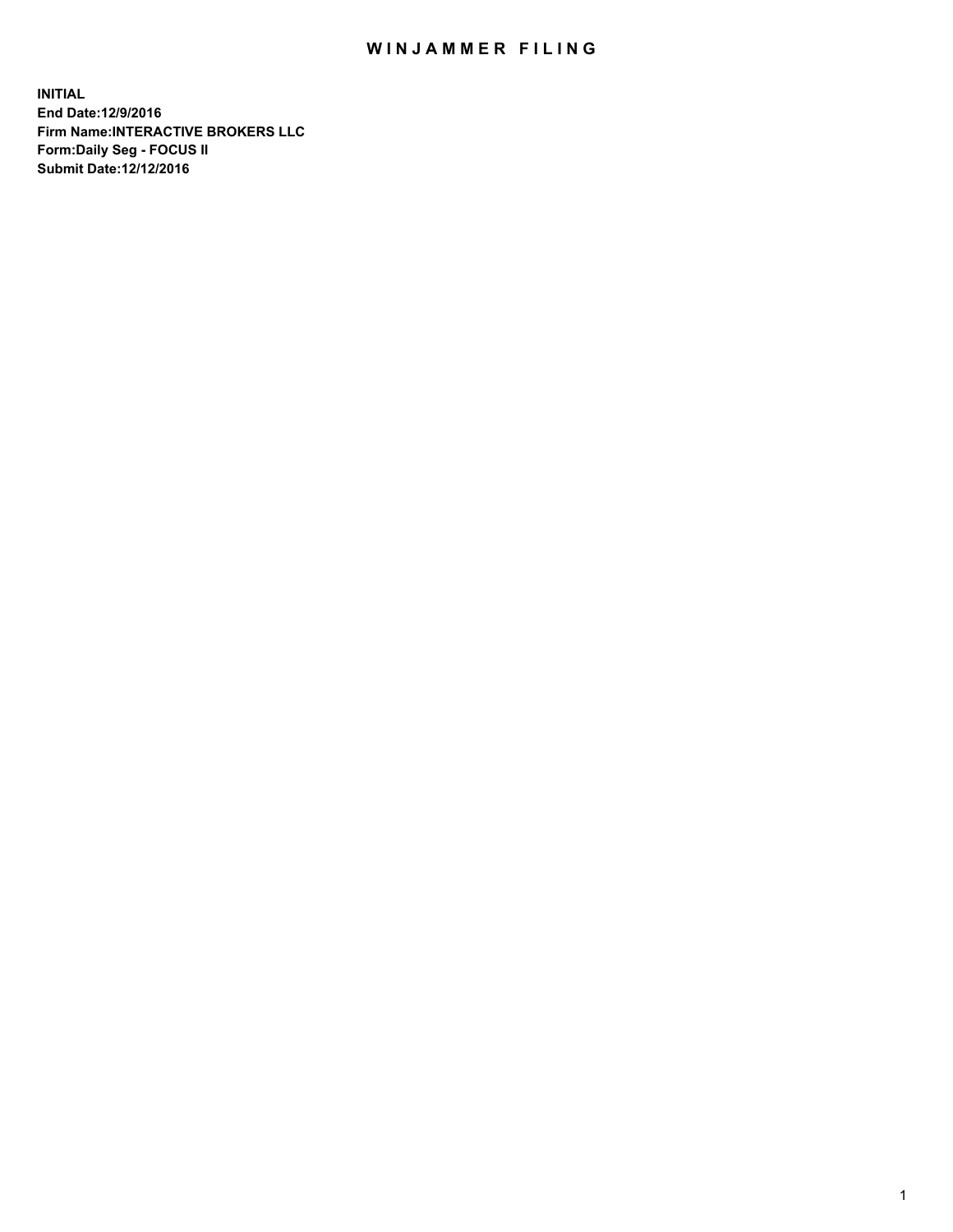## **INITIAL End Date:12/9/2016 Firm Name:INTERACTIVE BROKERS LLC Form:Daily Seg - FOCUS II Submit Date:12/12/2016 Daily Segregation - Cover Page**

| Name of Company<br><b>Contact Name</b><br><b>Contact Phone Number</b><br><b>Contact Email Address</b>                                                                                                                                                                                                                          | <b>INTERACTIVE BROKERS LLC</b><br><b>James Menicucci</b><br>203-618-8085<br>jmenicucci@interactivebrokers.c<br>om |
|--------------------------------------------------------------------------------------------------------------------------------------------------------------------------------------------------------------------------------------------------------------------------------------------------------------------------------|-------------------------------------------------------------------------------------------------------------------|
| FCM's Customer Segregated Funds Residual Interest Target (choose one):<br>a. Minimum dollar amount: ; or<br>b. Minimum percentage of customer segregated funds required:%; or<br>c. Dollar amount range between: and; or<br>d. Percentage range of customer segregated funds required between:% and%.                          | $\overline{\mathbf{0}}$<br>0<br>155,000,000 245,000,000<br>0 <sub>0</sub>                                         |
| FCM's Customer Secured Amount Funds Residual Interest Target (choose one):<br>a. Minimum dollar amount: ; or<br>b. Minimum percentage of customer secured funds required:%; or<br>c. Dollar amount range between: and; or<br>d. Percentage range of customer secured funds required between: % and %.                          | $\overline{\mathbf{0}}$<br>0<br>80,000,000 120,000,000<br>0 <sub>0</sub>                                          |
| FCM's Cleared Swaps Customer Collateral Residual Interest Target (choose one):<br>a. Minimum dollar amount: ; or<br>b. Minimum percentage of cleared swaps customer collateral required:% ; or<br>c. Dollar amount range between: and; or<br>d. Percentage range of cleared swaps customer collateral required between:% and%. | $\overline{\mathbf{0}}$<br>$\overline{\mathbf{0}}$<br>0 <sub>0</sub><br><u>00</u>                                 |

Attach supporting documents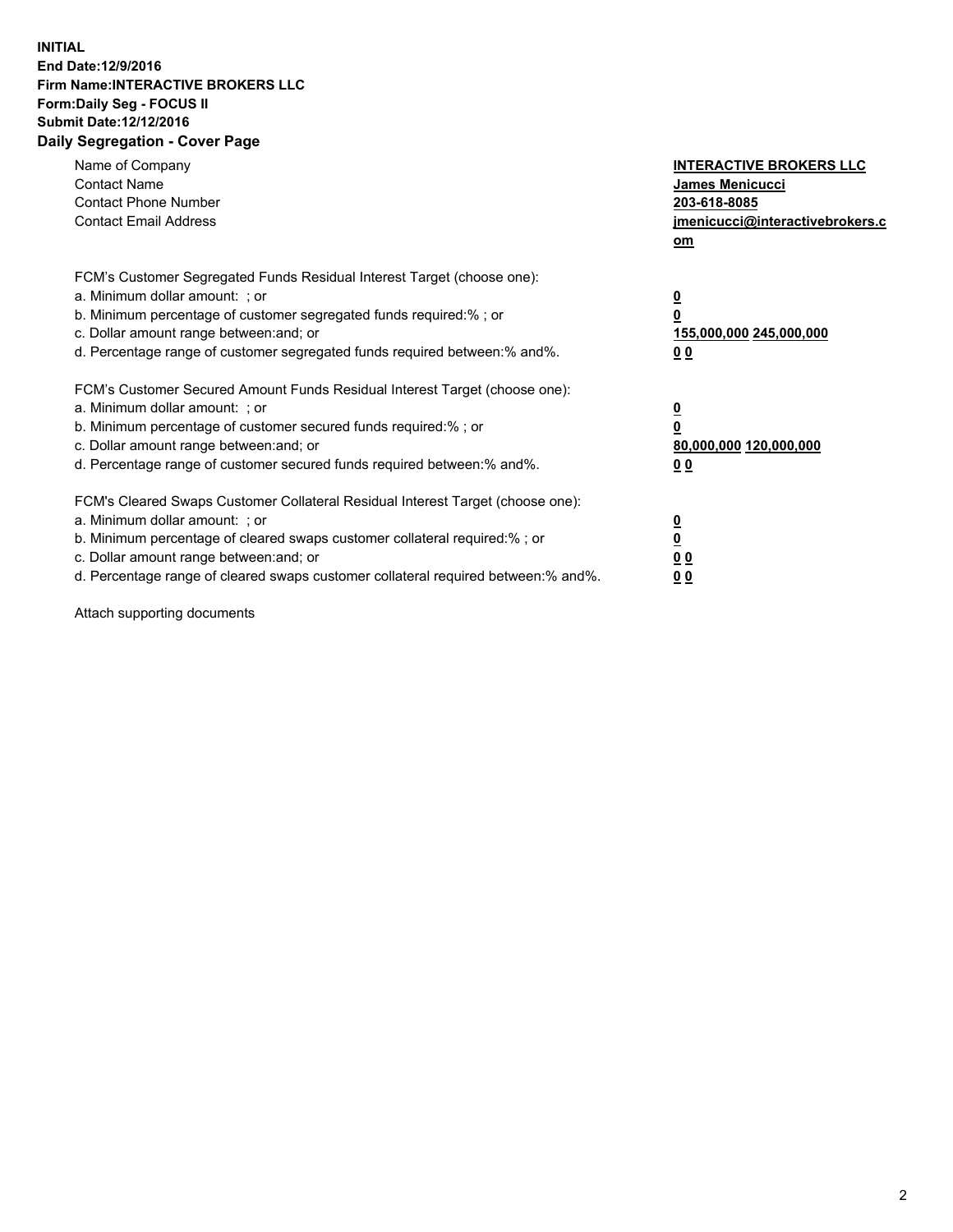## **INITIAL End Date:12/9/2016 Firm Name:INTERACTIVE BROKERS LLC Form:Daily Seg - FOCUS II Submit Date:12/12/2016 Daily Segregation - Secured Amounts**

|     | Daily Segregation - Secured Amounts                                                         |                                  |
|-----|---------------------------------------------------------------------------------------------|----------------------------------|
|     | Foreign Futures and Foreign Options Secured Amounts                                         |                                  |
|     | Amount required to be set aside pursuant to law, rule or regulation of a foreign            | $0$ [7305]                       |
|     | government or a rule of a self-regulatory organization authorized thereunder                |                                  |
| 1.  | Net ledger balance - Foreign Futures and Foreign Option Trading - All Customers             |                                  |
|     |                                                                                             |                                  |
|     | A. Cash                                                                                     | 347,561,611 [7315]               |
|     | B. Securities (at market)                                                                   | $0$ [7317]                       |
| 2.  | Net unrealized profit (loss) in open futures contracts traded on a foreign board of trade   | 13,417,090 [7325]                |
| 3.  | Exchange traded options                                                                     |                                  |
|     | a. Market value of open option contracts purchased on a foreign board of trade              | 297,441 [7335]                   |
|     | b. Market value of open contracts granted (sold) on a foreign board of trade                | $-35,098$ [7337]                 |
| 4.  | Net equity (deficit) (add lines 1.2. and 3.)                                                | 361,241,044 [7345]               |
| 5.  | Account liquidating to a deficit and account with a debit balances - gross amount           | 49,806 [7351]                    |
|     | Less: amount offset by customer owned securities                                            | 0 [7352] 49,806 [7354]           |
| 6.  | Amount required to be set aside as the secured amount - Net Liquidating Equity              | 361,290,850 [7355]               |
|     | Method (add lines 4 and 5)                                                                  |                                  |
| 7.  |                                                                                             |                                  |
|     | Greater of amount required to be set aside pursuant to foreign jurisdiction (above) or line | 361,290,850 [7360]               |
|     | 6.                                                                                          |                                  |
|     | FUNDS DEPOSITED IN SEPARATE REGULATION 30.7 ACCOUNTS                                        |                                  |
| 1.  | Cash in banks                                                                               |                                  |
|     | A. Banks located in the United States                                                       | $0$ [7500]                       |
|     | B. Other banks qualified under Regulation 30.7                                              | 0 [7520] 0 [7530]                |
| 2.  | Securities                                                                                  |                                  |
|     | A. In safekeeping with banks located in the United States                                   | 408,567,373 [7540]               |
|     | B. In safekeeping with other banks qualified under Regulation 30.7                          | 0 [7560] 408,567,373 [7570]      |
| 3.  | Equities with registered futures commission merchants                                       |                                  |
|     | A. Cash                                                                                     | $0$ [7580]                       |
|     | <b>B.</b> Securities                                                                        | $0$ [7590]                       |
|     |                                                                                             | $0$ [7600]                       |
|     | C. Unrealized gain (loss) on open futures contracts                                         |                                  |
|     | D. Value of long option contracts                                                           | $0$ [7610]                       |
|     | E. Value of short option contracts                                                          | 0 [7615] 0 [7620]                |
| 4.  | Amounts held by clearing organizations of foreign boards of trade                           |                                  |
|     | A. Cash                                                                                     | $0$ [7640]                       |
|     | <b>B.</b> Securities                                                                        | $0$ [7650]                       |
|     | C. Amount due to (from) clearing organization - daily variation                             | $0$ [7660]                       |
|     | D. Value of long option contracts                                                           | $0$ [7670]                       |
|     | E. Value of short option contracts                                                          | 0 [7675] 0 [7680]                |
| 5.  | Amounts held by members of foreign boards of trade                                          |                                  |
|     | A. Cash                                                                                     | 73,315,568 [7700]                |
|     | <b>B.</b> Securities                                                                        | $0$ [7710]                       |
|     | C. Unrealized gain (loss) on open futures contracts                                         | 7,718,657 [7720]                 |
|     | D. Value of long option contracts                                                           | 297,440 [7730]                   |
|     | E. Value of short option contracts                                                          |                                  |
|     |                                                                                             | -35,097 [7735] 81,296,568 [7740] |
| 6.  | Amounts with other depositories designated by a foreign board of trade                      | 0 [7760]                         |
| 7.  | Segregated funds on hand                                                                    | $0$ [7765]                       |
| 8.  | Total funds in separate section 30.7 accounts                                               | 489,863,941 [7770]               |
| 9.  | Excess (deficiency) Set Aside for Secured Amount (subtract line 7 Secured Statement         | 128,573,091 [7380]               |
|     | Page 1 from Line 8)                                                                         |                                  |
| 10. | Management Target Amount for Excess funds in separate section 30.7 accounts                 | 80,000,000 [7780]                |
| 11. | Excess (deficiency) funds in separate 30.7 accounts over (under) Management Target          | 48,573,091 [7785]                |
|     |                                                                                             |                                  |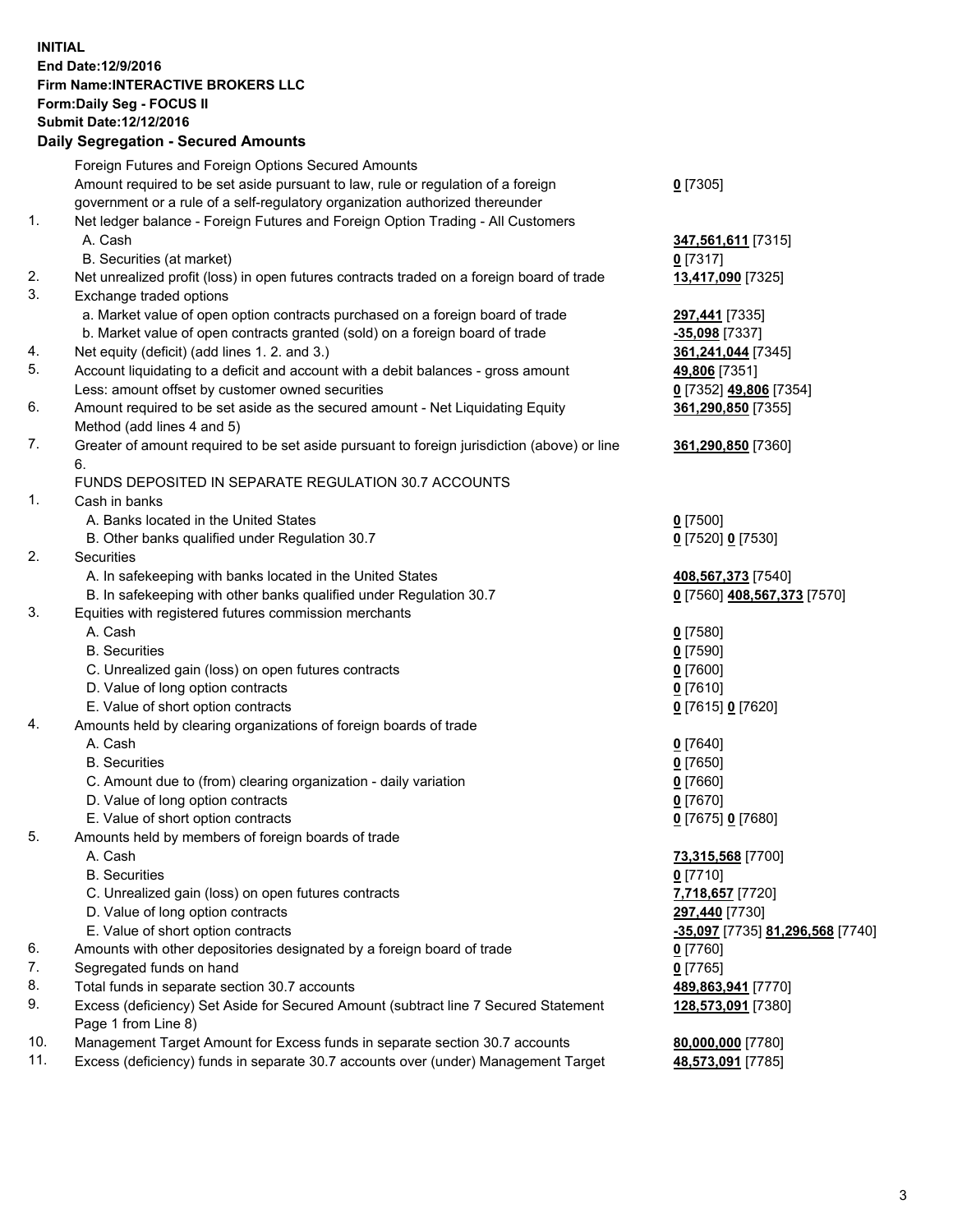**INITIAL End Date:12/9/2016 Firm Name:INTERACTIVE BROKERS LLC Form:Daily Seg - FOCUS II Submit Date:12/12/2016 Daily Segregation - Segregation Statement** SEGREGATION REQUIREMENTS(Section 4d(2) of the CEAct) 1. Net ledger balance A. Cash **3,299,388,653** [7010] B. Securities (at market) **0** [7020] 2. Net unrealized profit (loss) in open futures contracts traded on a contract market **-87,083,052** [7030] 3. Exchange traded options A. Add market value of open option contracts purchased on a contract market **118,874,194** [7032] B. Deduct market value of open option contracts granted (sold) on a contract market **-232,369,474** [7033] 4. Net equity (deficit) (add lines 1, 2 and 3) **3,098,810,321** [7040] 5. Accounts liquidating to a deficit and accounts with debit balances - gross amount **197,010** [7045] Less: amount offset by customer securities **0** [7047] **197,010** [7050] 6. Amount required to be segregated (add lines 4 and 5) **3,099,007,331** [7060] FUNDS IN SEGREGATED ACCOUNTS 7. Deposited in segregated funds bank accounts A. Cash **109,355,311** [7070] B. Securities representing investments of customers' funds (at market) **1,938,573,006** [7080] C. Securities held for particular customers or option customers in lieu of cash (at market) **0** [7090] 8. Margins on deposit with derivatives clearing organizations of contract markets A. Cash **20,557,885** [7100] B. Securities representing investments of customers' funds (at market) **1,383,504,177** [7110] C. Securities held for particular customers or option customers in lieu of cash (at market) **0** [7120] 9. Net settlement from (to) derivatives clearing organizations of contract markets **-18,326,898** [7130] 10. Exchange traded options A. Value of open long option contracts **118,891,453** [7132] B. Value of open short option contracts **-232,388,733** [7133] 11. Net equities with other FCMs A. Net liquidating equity **0** [7140] B. Securities representing investments of customers' funds (at market) **0** [7160] C. Securities held for particular customers or option customers in lieu of cash (at market) **0** [7170] 12. Segregated funds on hand **0** [7150] 13. Total amount in segregation (add lines 7 through 12) **3,320,166,201** [7180] 14. Excess (deficiency) funds in segregation (subtract line 6 from line 13) **221,158,870** [7190] 15. Management Target Amount for Excess funds in segregation **155,000,000** [7194]

16. Excess (deficiency) funds in segregation over (under) Management Target Amount Excess

**66,158,870** [7198]